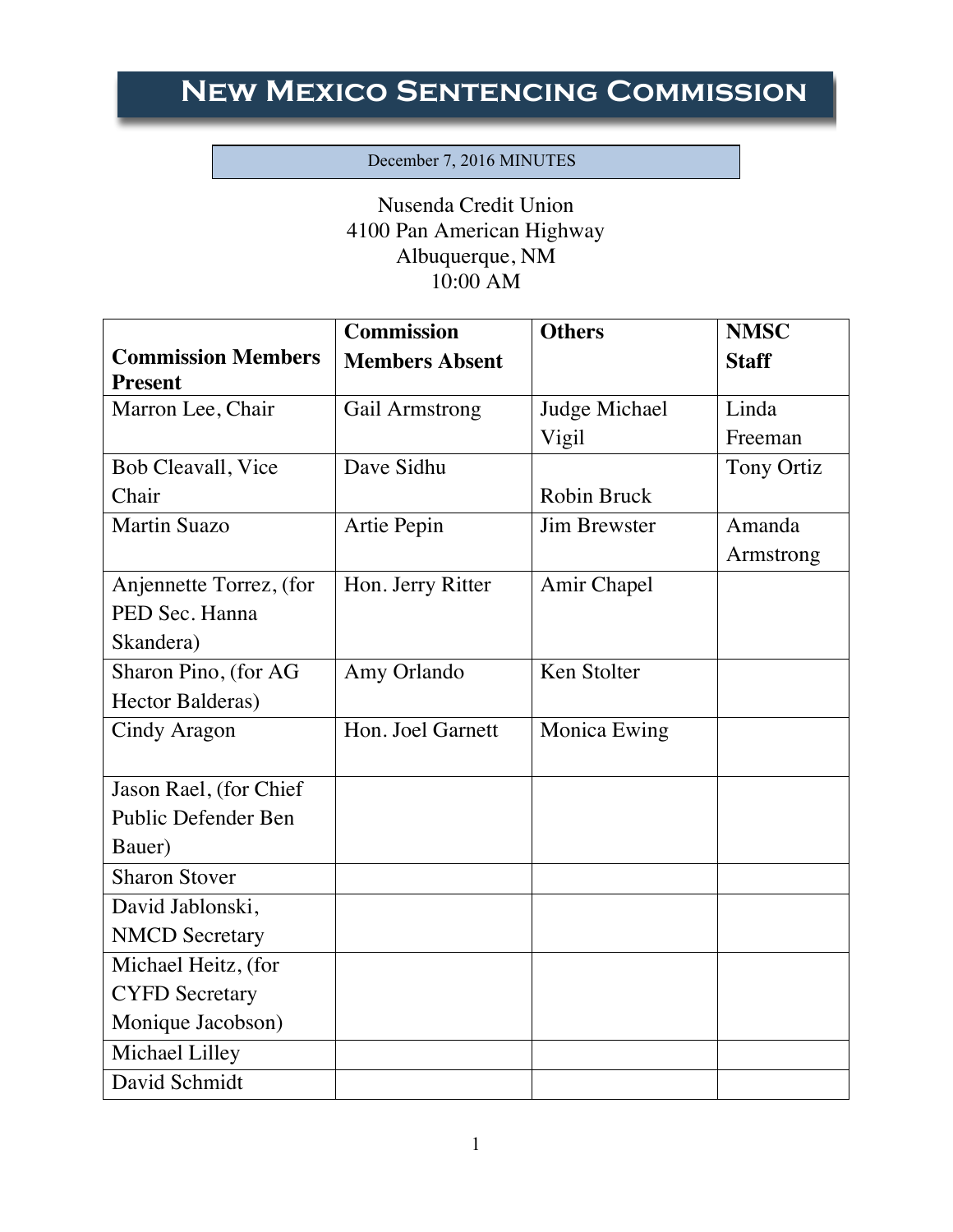| Clint Wellborn             |  |  |
|----------------------------|--|--|
| Moises Valdez, (for        |  |  |
| Frank Zubia)               |  |  |
| Regina Chacon, (for        |  |  |
| <b>DPS</b> Secretary Scott |  |  |
| Weaver)                    |  |  |
| Judge J. Miles Hanisee     |  |  |

**Welcome.** Marron Lee, Chair, welcomed members and guests to the meeting. She noted that there have been recent changes to the membership of the Sentencing Commission. Judge Michael Vigil addressed the members and shared his gratitude for work performed by the Sentencing Commission during his tenure as a member. NMSC members thanked Judge Vigil for his service on the commission. Chairwoman Lee then welcomed new members: Judge J. Miles Hanisee, NMCD Secretary David Jablonski and Sharon Stover.

**Approval of minutes**. The minutes for the August 17, 2016 meeting were approved by consensus.

## **Staff report:**

**Transitions.** Amir Chapel, NMSC Research Scientist, has accepted a position with the Center for Applied Research, Institute for Social Research. Amir attended the meeting, so that he could personally thank NMSC members and staff. Several commission members thanked Amir for his service.

**Audit.** The NMSC FY17 audit has been completed and submitted to the Office of the State Auditor. Following a conversation with the audit firm during the exit conference, a potential finding was removed from the final report.

**Update on the NMSC appropriation for FY 17 and the NMSC appropriation request for FY 18.** The NMSC's FY 17 general fund appropriation has been reduced by \$30,500. The FY 18 appropriation request will be for a flat budget that includes the FY 17 reduction.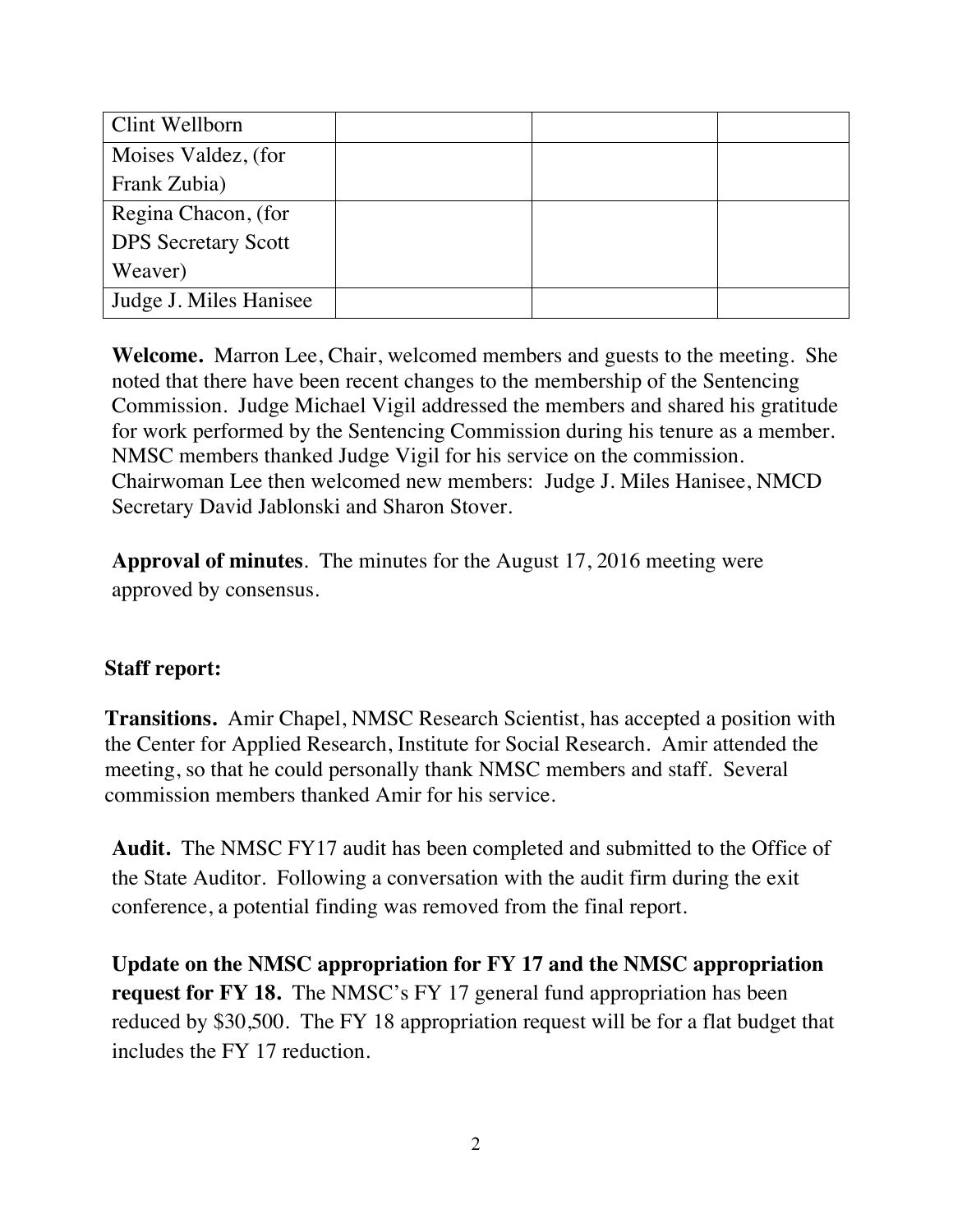**2017 National Association of Sentencing Commissions conference to be held in New Mexico.** The New Mexico Sentencing Commission will host the 2017 conference. NMSC staff is working on logistics for the conference, which will be held in Santa Fe on August 27-29, 2017.

**NMSC Research Projects.** Staff summarized work on the following research projects:

**Law enforcement assisted diversion (LEAD) evaluation.** The NMSC has been awarded the contract to evaluate the LEAD program in Santa Fe. Staff is working on a submission to the Institutional Review Board at the University of New Mexico. The evaluation will include quantitative and qualitative elements and the goal is to complete this project by Spring 2018.

**Prison population forecast**. The forecast, published July 2016, was presented to the legislative Courts, Corrections and Justice committee on September 12, 2016.

**Adverse childhood experiences.** Amir Chapel and Dr. George Davis presented the adverse childhood experiences study to a joint meeting of the interim Courts, Corrections and Justice and Health and Human Services committees on October 28, 2016.

**Resource needs assessment for the Judiciary, District Attorneys and Law Offices of the Public Defender.** The annual resource needs assessment has been completed. This is the final year that the resource needs assessment will be produced by Sentencing Commission staff, as it has been ten years since the original workload study was performed.

**County Detention Facility Reimbursement Act**. Information has been provided to the local government division of DFA to inform the distribution of funds to eligible counties.

**Updated study regarding length of stay in county detention facilities**. Sentencing Commission staff is working on a third generation study that analyzes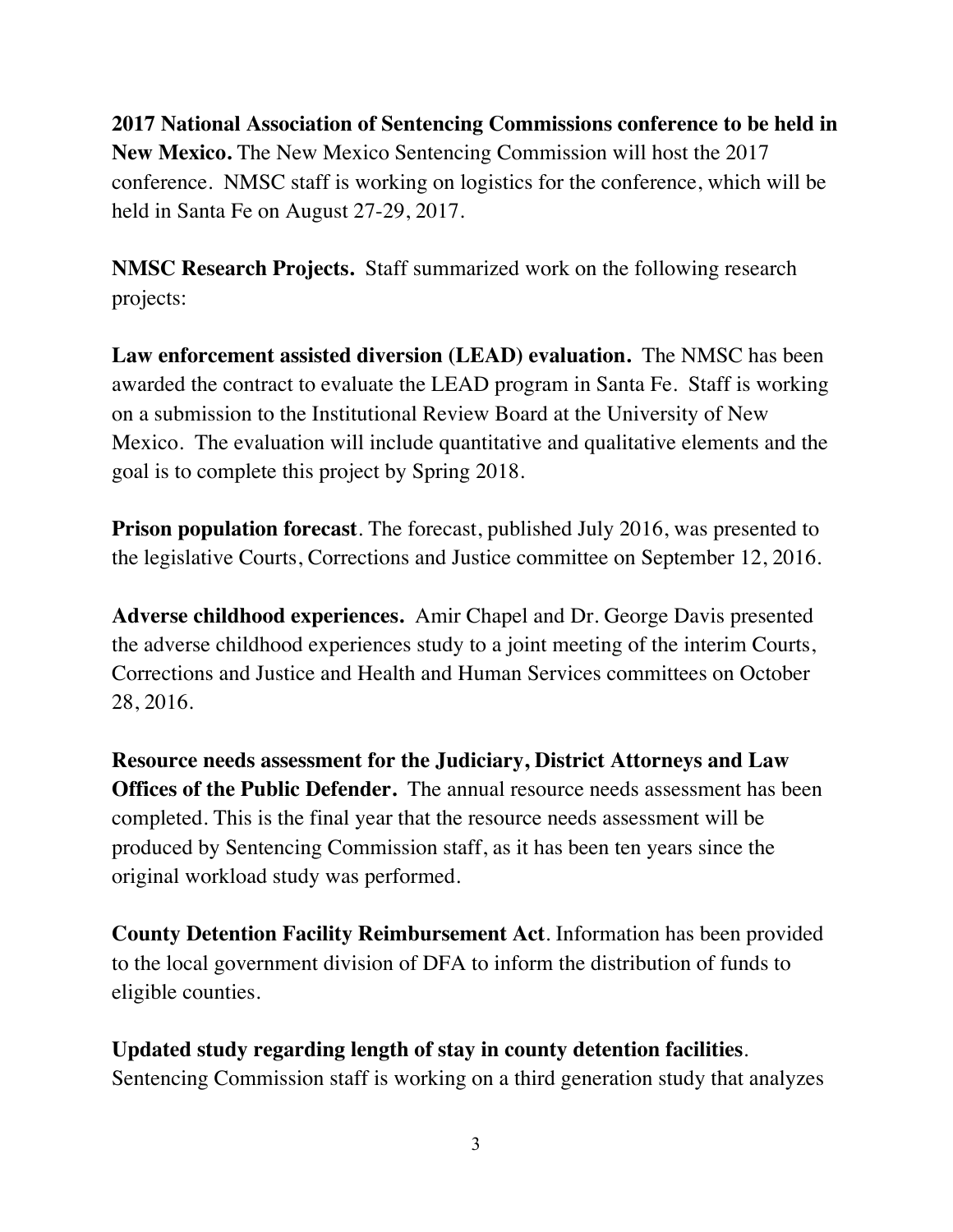length of stay in county jails. This analysis should be completed by the summer of 2017.

## **Summary of legislative Courts, Corrections and Justice committee meetings on November 16th-18th.**

Tony Ortiz referred members to a list of 15 bills endorsed by the interim Courts, Corrections and Justice Committee. Measures endorsed by the committee include the following:

-domestic violence orders of protection and firearm possession;

-parole procedures for 30-year life sentences;

-employment of former offenders;

-revised procedures for supervised release of juvenile offenders who abscond;

-uniform collateral consequences of conviction; and

-creation of special use of force unit in the Attorney General's Office.

**Discussion of criminal and juvenile justice proposals likely to be introduced during the 2017 legislative session.** NMSC members discussed a number of measures, including:

-proposed amendments to the state Sex Offender Registration and Notification Act (SORNA);

- revised procedures for supervised release of juvenile offenders who abscond;

-increased penalties for battery on CYFD workers;

-dual sentencing for certain youthful offenders;

-collection of restitution from criminal offenders;

-penalties for possession of cell phones by inmates;

-proposed amendments to the Forfeiture Act; and

-proposals to decriminalize possession of small amounts of marijuana.

**Report from the Legislative Committee.** Martin Suazo, Chair, briefed the commission members.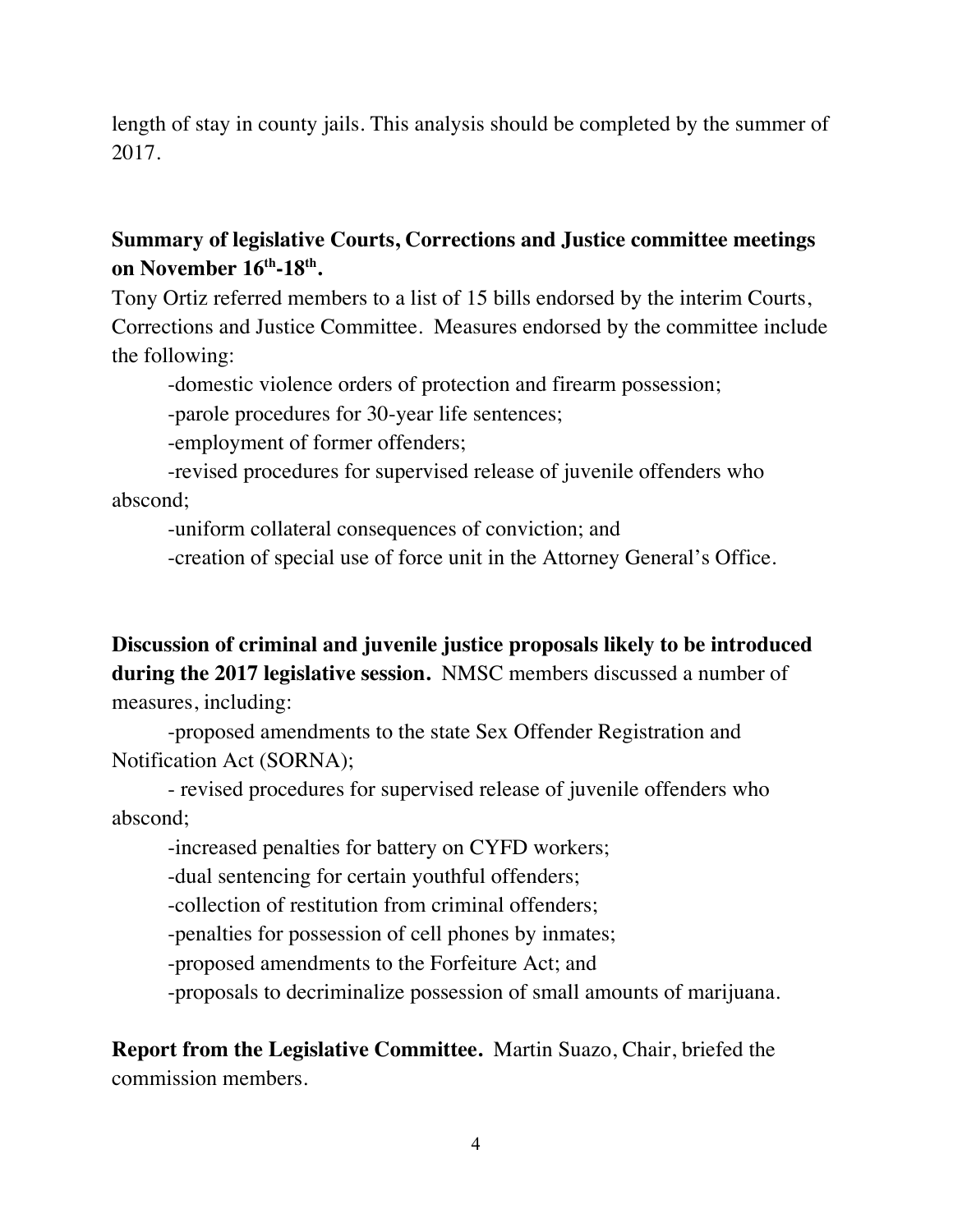The Legislative Committee will hold its initial meeting on Tuesday, (January 24, 2017), at 10.00 a.m. Subsequent meetings will also be held on Tuesday mornings through the final meeting on March 7th. All meetings will be held in the Administrative Office of the Courts conference room, in the North Capitol annex, Santa Fe. During Legislative Committee meetings, staff will record comments from Legislative Committee members, comments from other NMSC members not assigned to the Legislative Committee, and public comments. Those comments will be published in the NMSC's Bill Tracker, which is widely distributed during legislative sessions.

**Report from the Justice Information Sharing Council.** Regina Chacon, Chair, briefed the Commission members.

She summarized progress on the criminal records database and provision of information to the Judiciary.

The Department of Public Safety (DPS) has hired all staff for this project, except for one analyst position. Work is ongoing regarding a format for the criminal history reports. DPS is working on implementation of a pilot project in the First Judicial District. DPS is working on Phase 2 of this project, which primarily involves determining information that will be included in the criminal records database. DPS is working with staff at the Department of Information Technology (DoIt) on the exchange of information between justice agencies and DPS. With regard to the Consolidated Offender Query (COQ), access will be granted to federal agencies, so long as the agency is an authorized criminal justice partner. The Administrative Office of the District Attorneys (AODA) and the Attorney General's Office will have access to the COQ. The Law Offices of the Public Defender (LOPD), which is not an authorized criminal justice partner, will have limited,  $2<sup>nd</sup>$ -tier access to the COQ.

Finally, DPS has had ongoing discussions with the AODA and Judiciary on methods to improve electronic disposition reporting. Information technology staff at DPS is testing concepts to merge information provided by the AODA and Judiciary with arrest records maintained by DPS.

**Report from the Juvenile Committee.** Bob Cleavall, Juvenile Committee Chair, briefed the Commission members.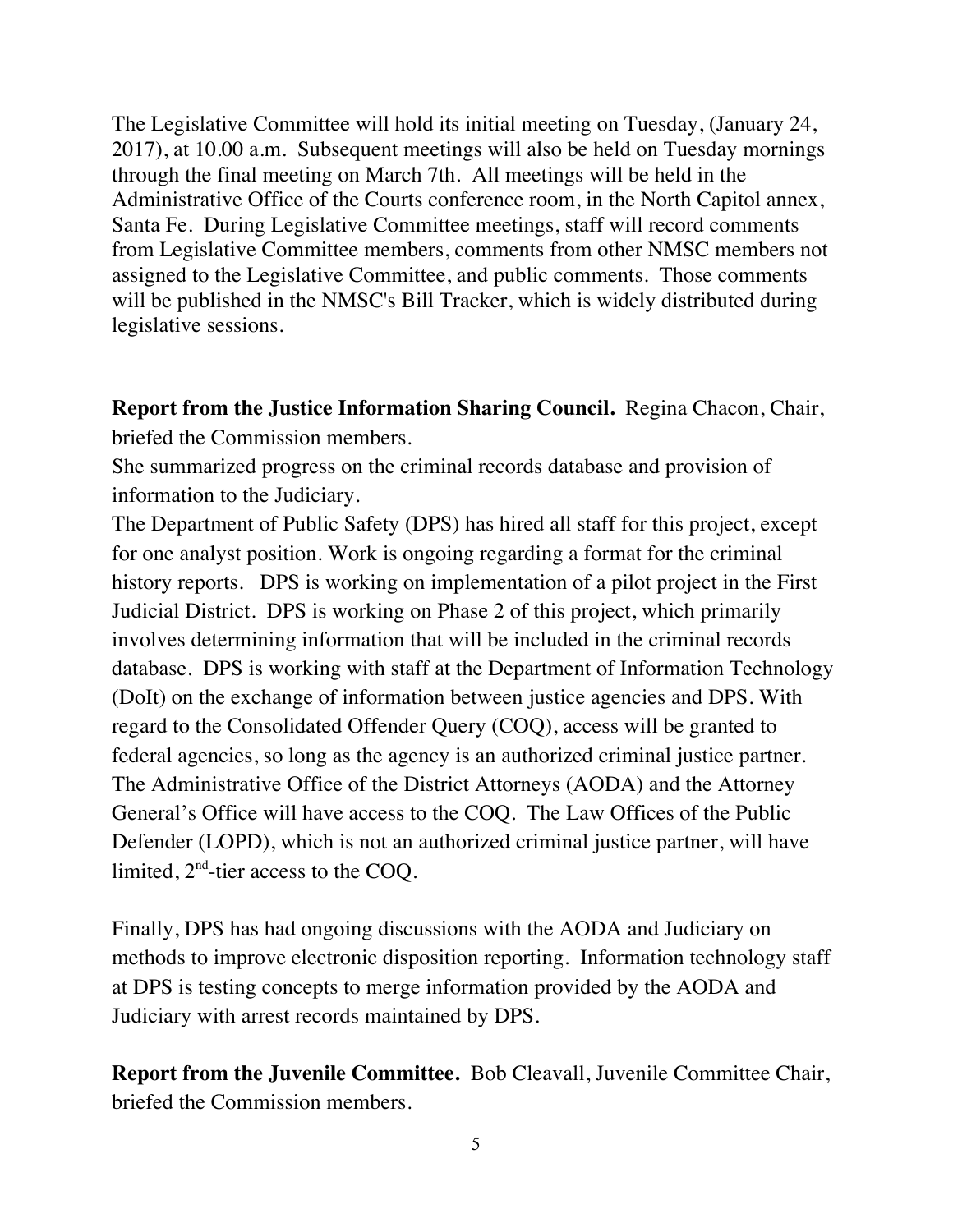During its meeting in October, the Juvenile Committee was addressed by Katrina Hotrum on the work of the NM Heroin and Opioid Prevention and Education Initiative. Ms. Hotrum is the Director of the Metropolitan Assessment and Treatment Services (MATS) program. Her commets to the Juvenile Committee included the following:

-the drug overdose death rate in New Mexico is the second highest in the nation. There were nearly 200 drug overdoes deaths in Bernalillo county in 2014 and 80% of those deaths were due to heroin or prescription opioids;

-in 2014, voters in Bernalillo county approved a gross receipts tax dedicated to behavioral health programs and servies. It is estimated that the tax will generate \$17 million annually. Policymakers in Bernalillo county have been developing strategies for how to most effectively use this money to improve behavioral health services;

-treatment strategies will include establishing a community standard of care for substance abuse treatment; establishing a continuum of care for substance abuse treatment; and encouraging the University of New Mexico (UNM) to show greater commitment to provision of substance abuse treatment;

-prevention strategies will include establishing more evidence-based programs or promising practices programs in APS middle schools; expanding the use of home visits; and increasing the use of prescription monitoring programs;

-naloxone strategies will include removing barriers to access and distribution of naloxone; training healthcare practioners in the use of naloxone; and launching a public awareness campaign on the effectiveness of naloxone;

-Bernalillo county and the city of Albuquerque will work to leverage regional behavioral health programs and services and will soon issue requests for proposals (RFP's) that will address substance abuse prevention programs for youth, mobile crisis teams, law enforcement response units, and permanent supportive housing; and

-the UNM Institute for Social Research will begin evaluating programs as they come on-line.

**Report from the Sex Offender Management Board.** Tony Ortiz, Acting Chair for the SOMB, briefed the Commission members. On August 18, 2016. Kim Chavez-Cook and Mr. Ortiz briefed the legislative committee on the work of the SOMB, including: the role of the SOMB, working with Representatives Moe